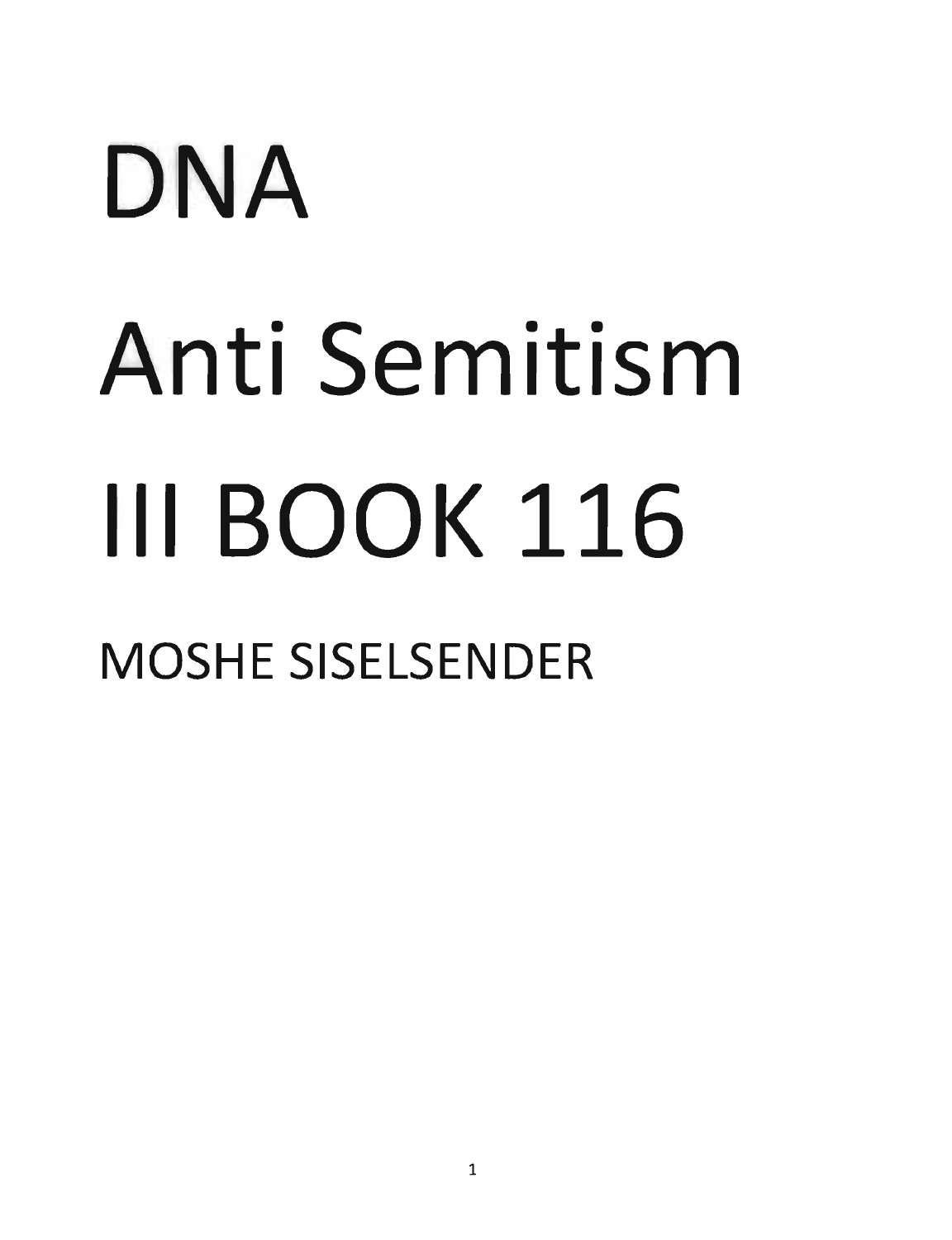**The Talmud states that the**  hatred of Jews began at Mount Sinai. That is why it is called **Sinai from the Hebrew SINA-HATRED.** 

**WHY ???** 

**Answer. Jews after receiving the Torah were endowed with superior wisdom. Jews are**  smart. Jews excel in every field. Jews excel today in 2018 ACE. Jews excelled in evey field in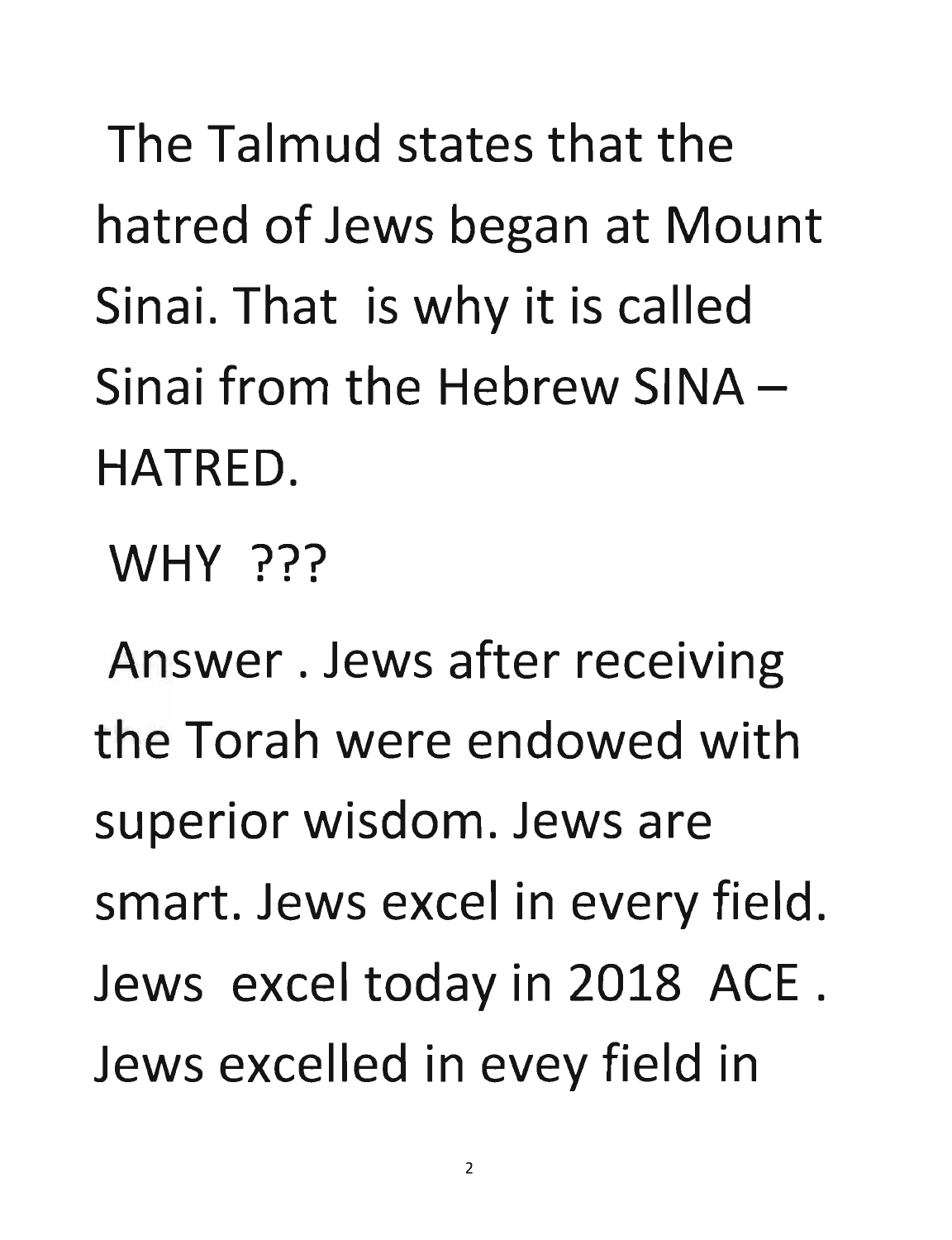2018 BCE. Jews excelled in every field from the time of Abraham 4000 years ago.

As a result Jews were able to receive all the coveted positions. Jews beat all their competitors. Ordinary people were very happy. Because the Jew delivered a better product than his non Jewish competitor. However the non Jewish competitors were not amused.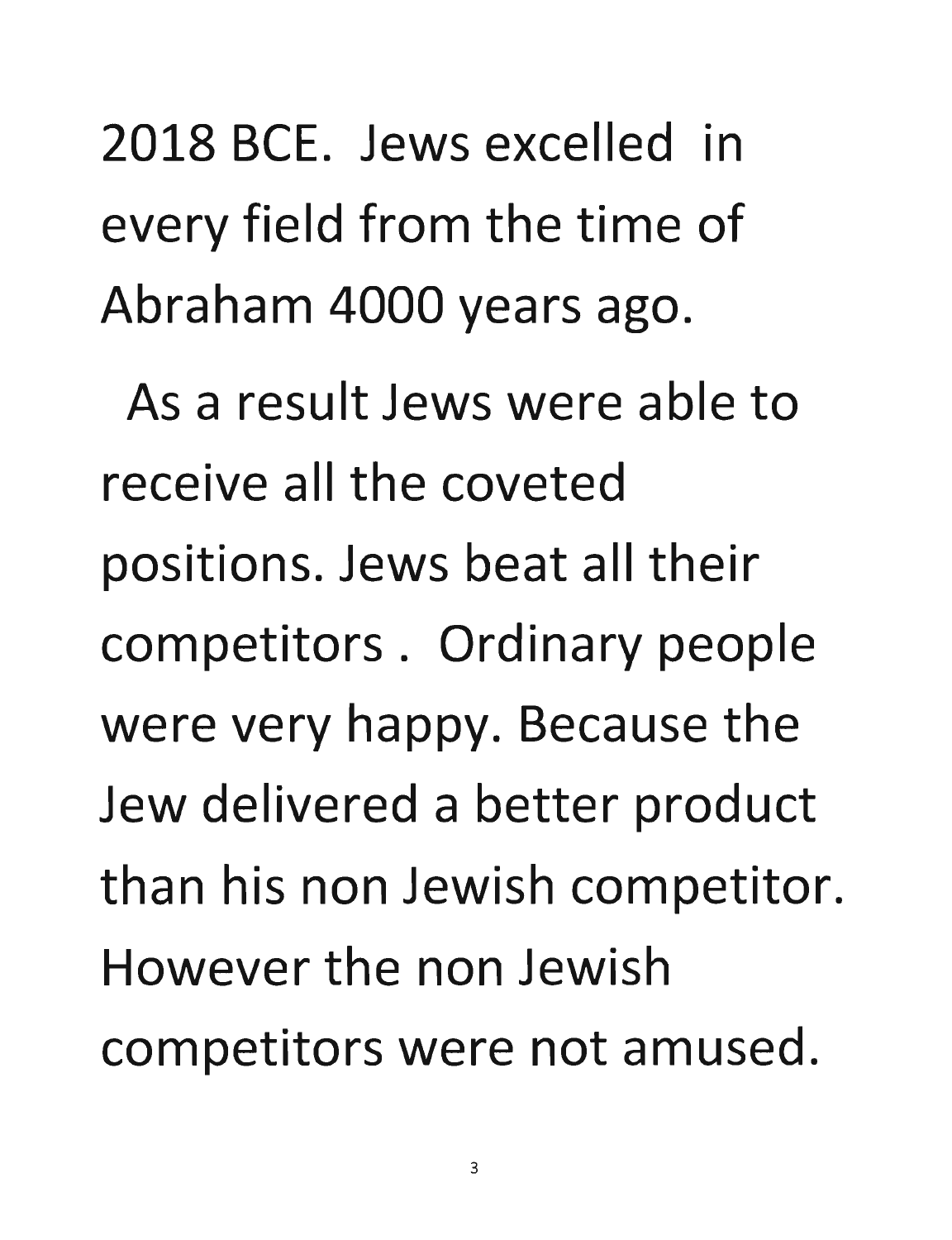They wanted to rid themselves from Jewish competition. If the ordinary population suffered as **a result; the hell with the**  interests of the ordinary citizen. This thesis explains why all the **lies libels the most irrational stories and unproven grotesque**  lies invented charged to Jews was readily believed as the gospel truth. It took 1700 years to soften the charge of Deicide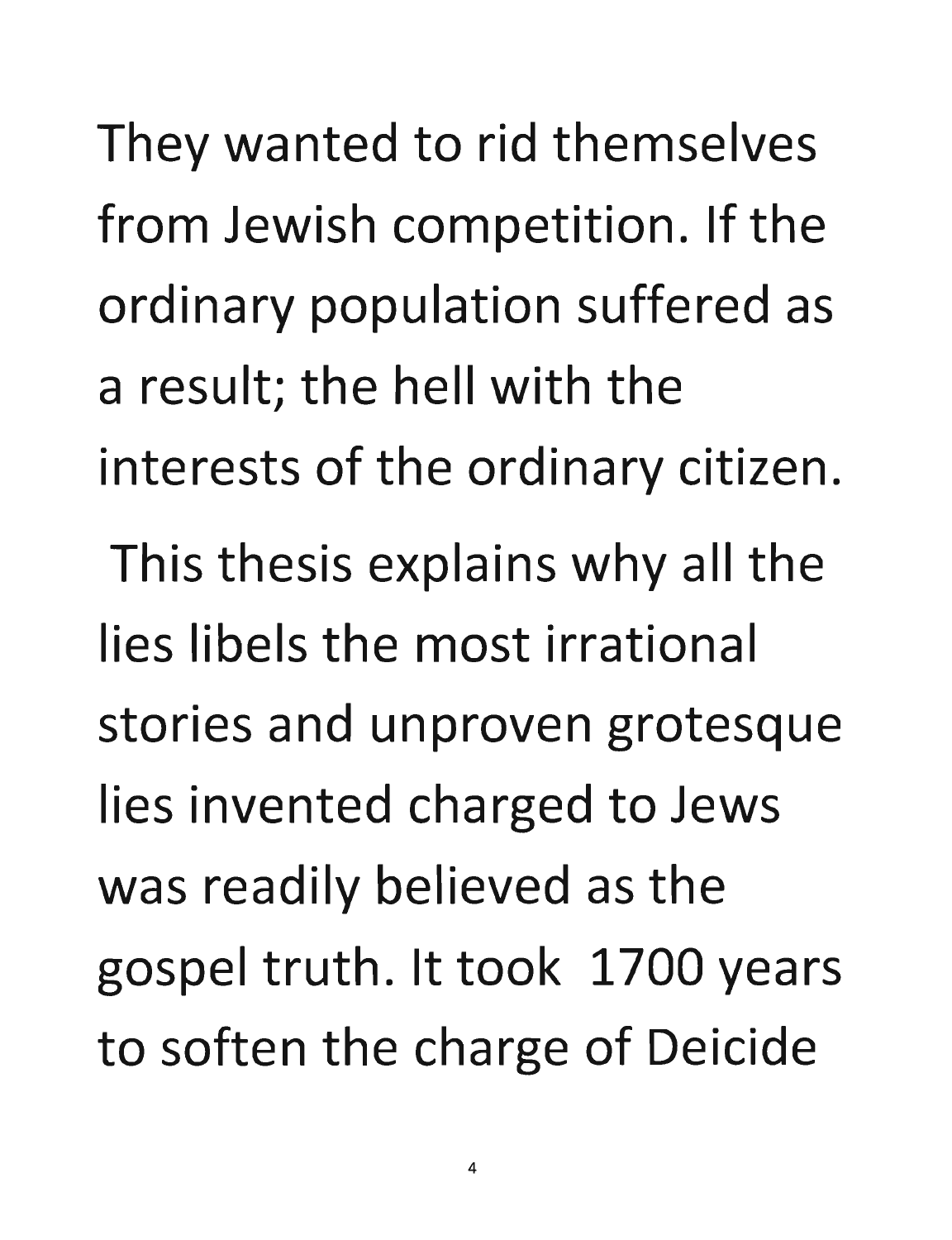that Jews living 2000 years before Jesus and Jews living 2000 years after Jesus were not personally responsible in the **Crucifixion.** 

We are dealing with 2000 **years. Christianity and the Western world had some of the smartest people alive during all**  these years; however the **irrational lie of Deicide** persisted. The lie of Deicide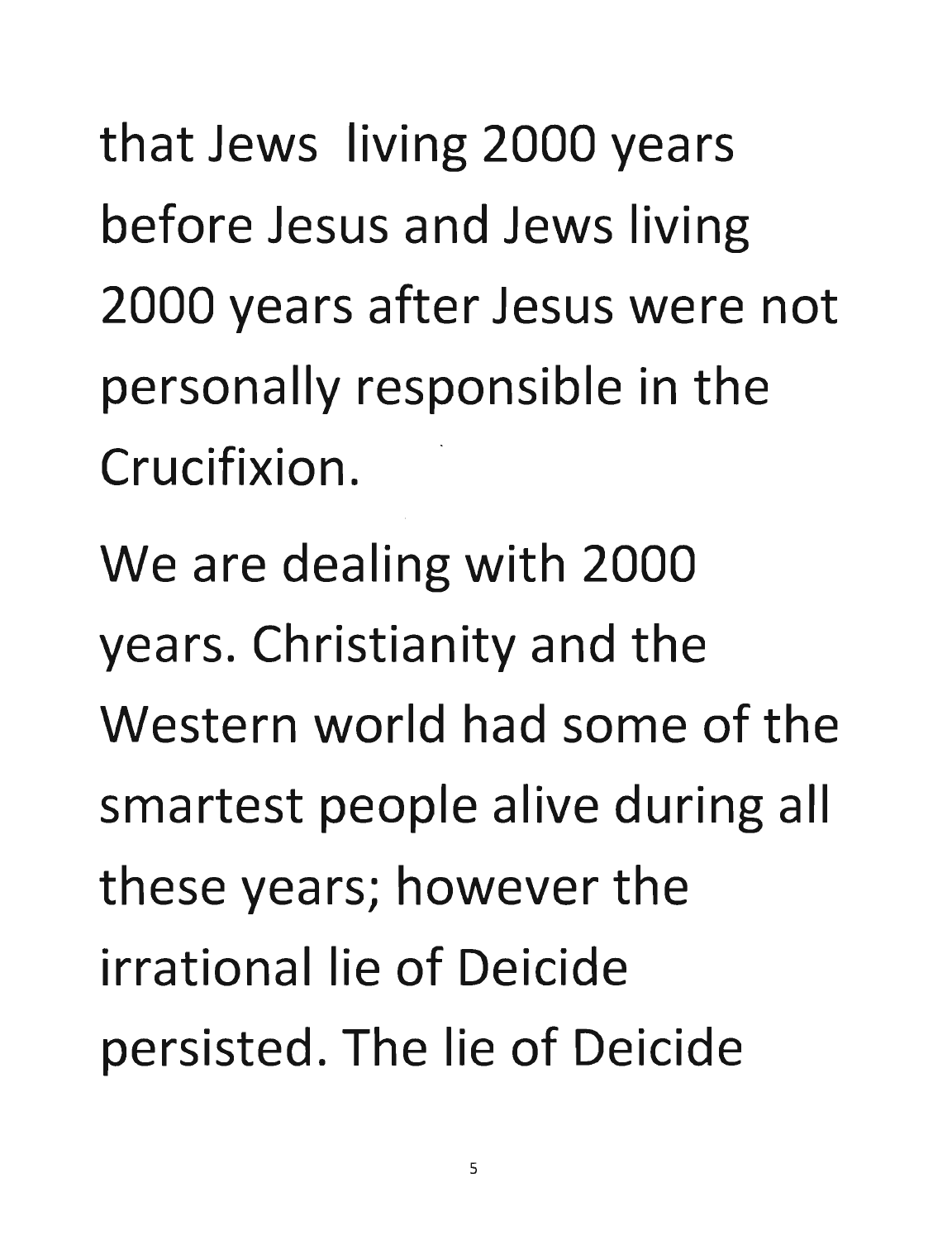was immortalized by the forgeries written into the New Testament after the year 325 when the Roman emperor officially declared the Trinity creed as the official religion of **Rome. There does not exist**  copies of the New Testament **books prior to the year 500 ACE.**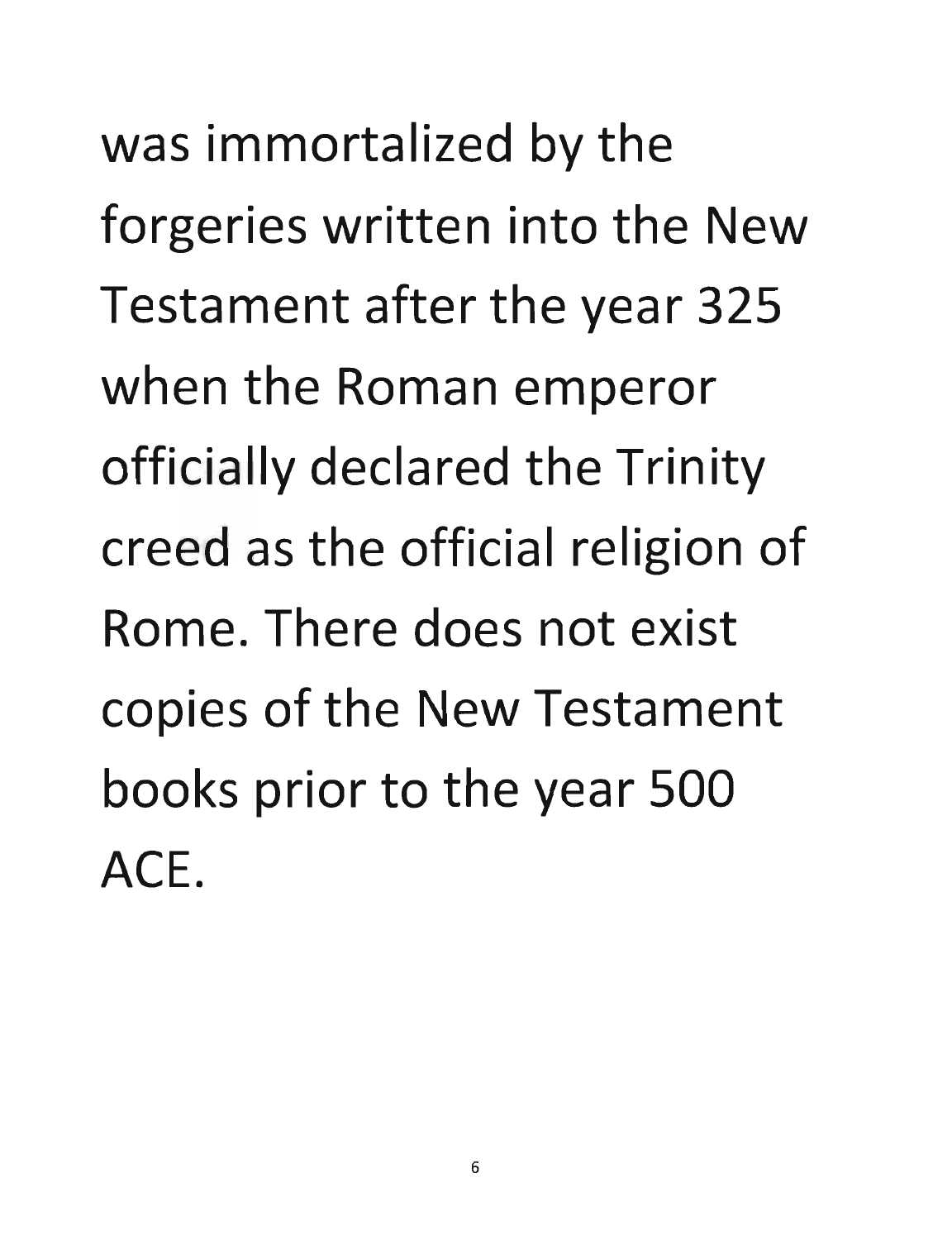I HOWEVER HAVE DISCOVERED ORIGINAL COPIES GOING BACK TO THE YEAR 1

THESE COPIES ARE A WORD FOR WORD COpy OF THE ETHICAL PRECEPTS IN THE TALMUD.

THE JEWS WHO WERE THE FIRST CHRISTIANS USED THE TALMUDICTEHICAL PRECEPTS. THESE PRECEPTS FORM ALL STATE ALL THE ETHICAL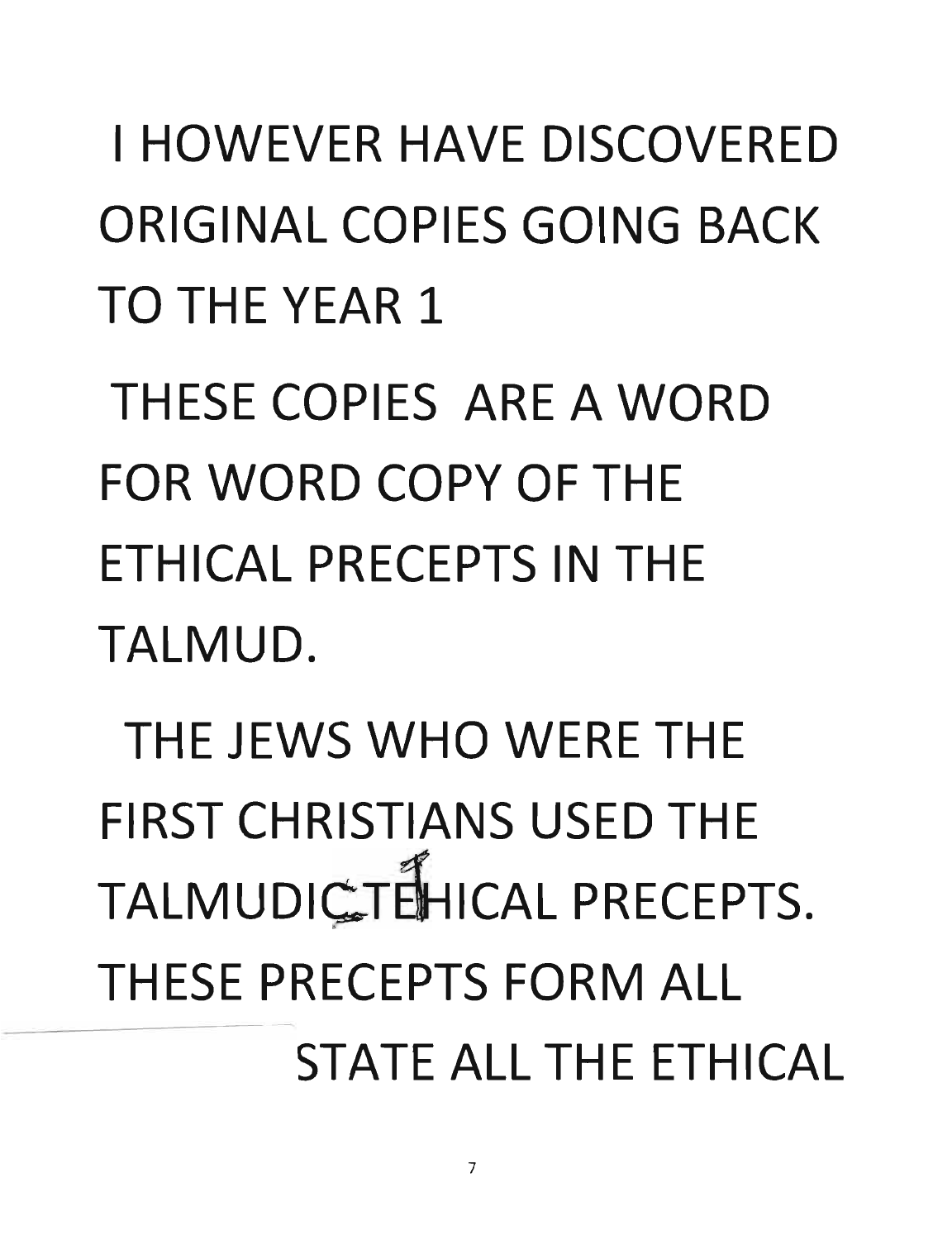## FOUNDATION OF THE NEW TESTAMENT.

If that is the case what does Christianity differ?

Christianity borrowed from  $ell$ *gions* the Mid Eastern mystery the Trinity Concept. God gets a married virgin pregnant. The virgin after 9 months gives birth to a son who is totally God and totally man He is the third person with the Holy Ghost.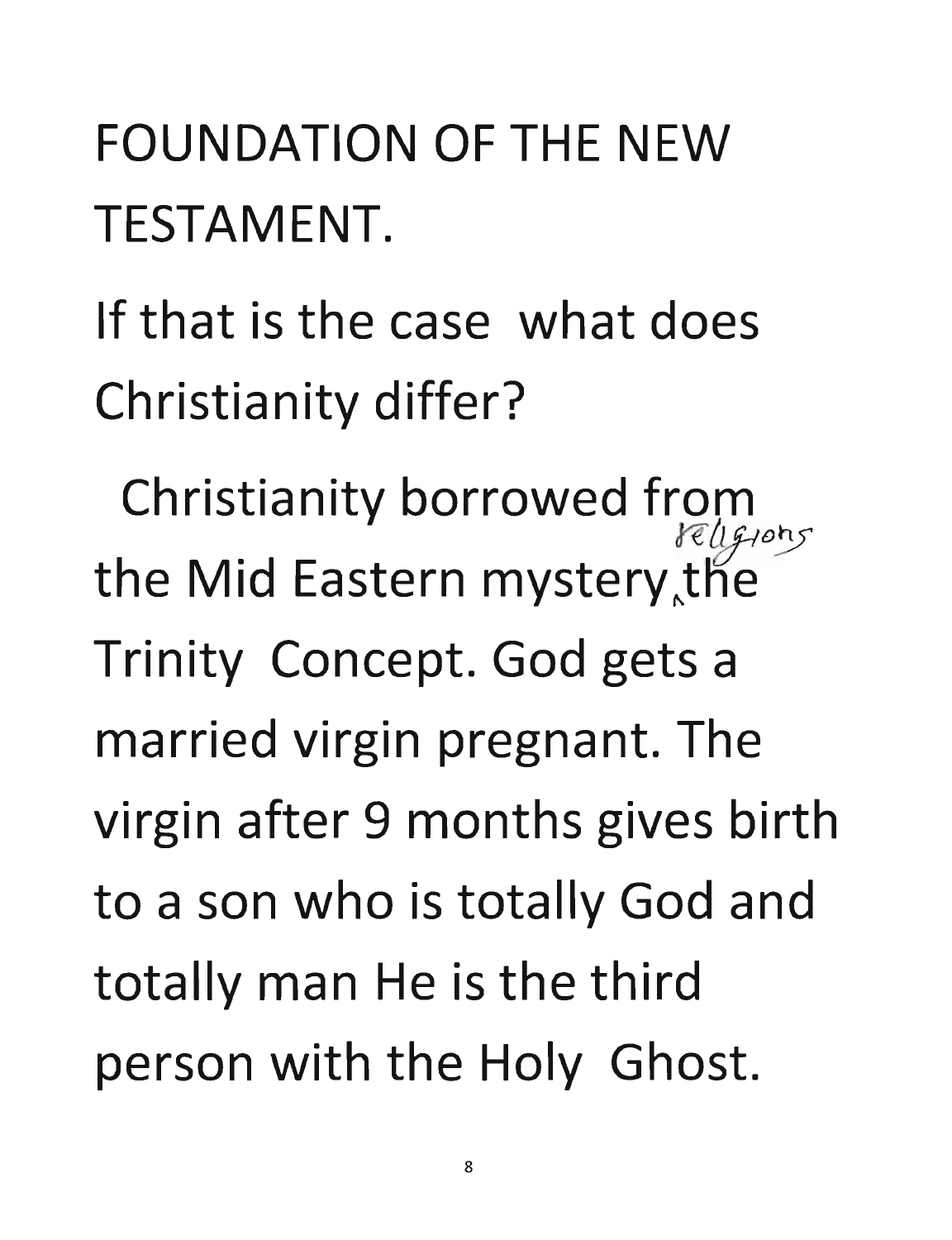This God Man angers the authorities by his preaching that threaten the status quo and their position of power. He **is tried at Passover time found**  guilty and executed by **crucifixion.** 

If what I have written is true<br>then Christianity offers Christianity offers nothing new. Why accept Christianity<sup>2</sup> Non Jews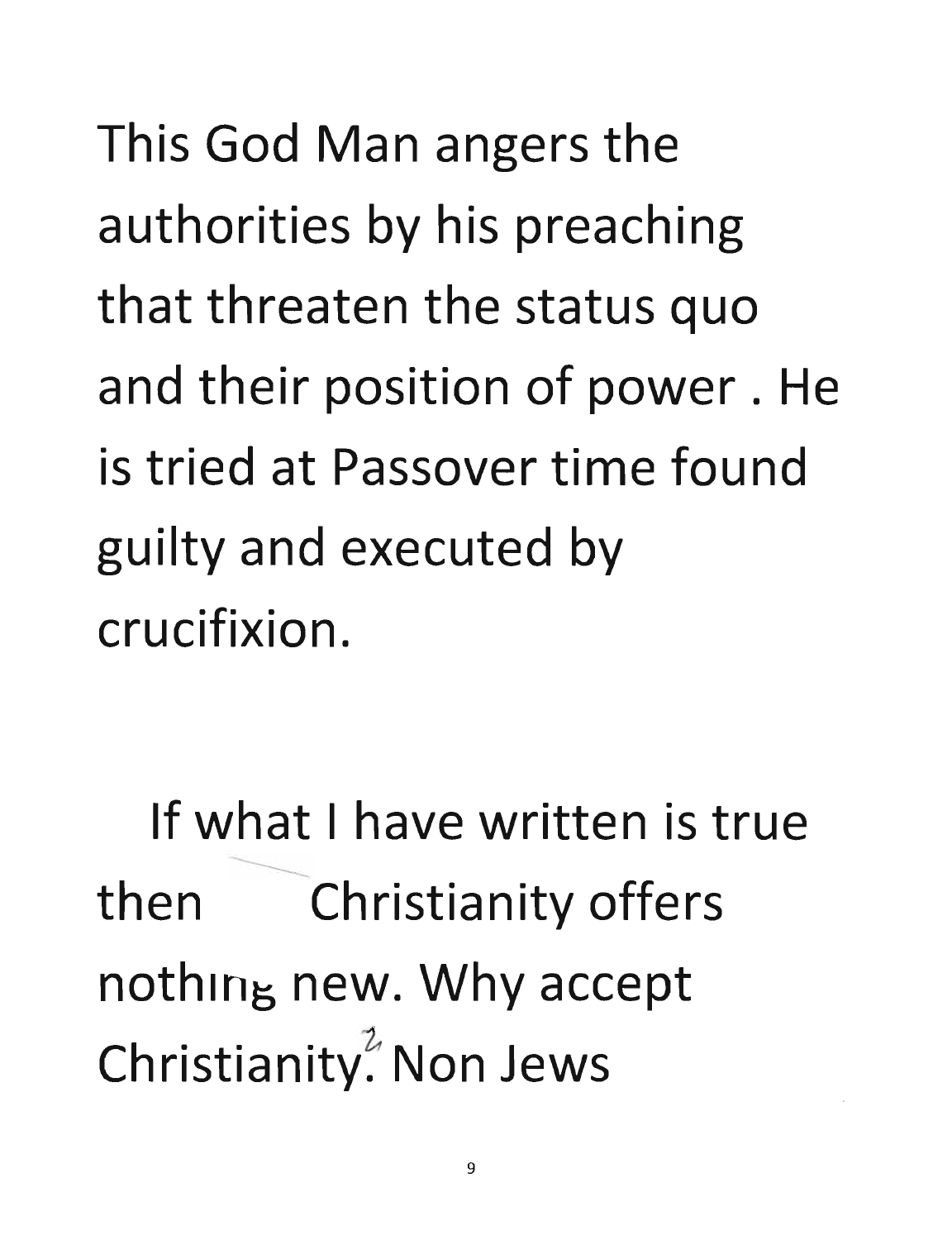according to Jewish law need not observe any of the Jewish rituals. As long as they **observe the civil and criminal**  laws of their government all are destined to go to heaven. WHAT **THEN** CAN **CHRISTIANITY COMPETE?** 

The answer provided by the **Church was to slander lie and**  change the perception of the Jew and his religion Judaism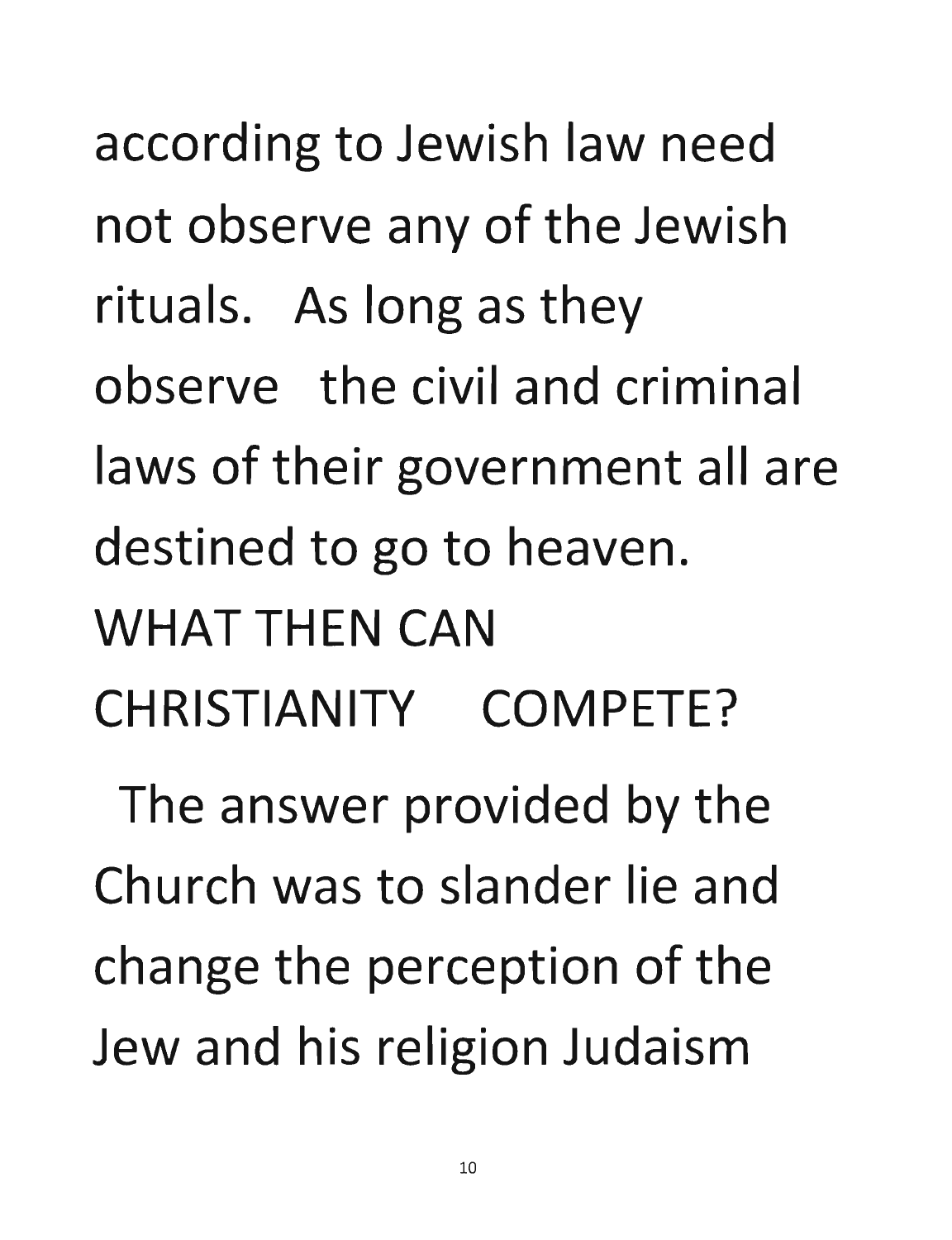into a gory set of rituals that are disgusting and all the books of the Talmud and Judaism deserve to be burned together with the Jew. This edict this lie was given the sanctity of GOD'S WORD THIS WAS THE GOSPEL. IT COULD NOT BE QUESTIONED. ANY ONE QUESTIONING THE AUTHENTICITY WAS BURNED AT THE STAKE.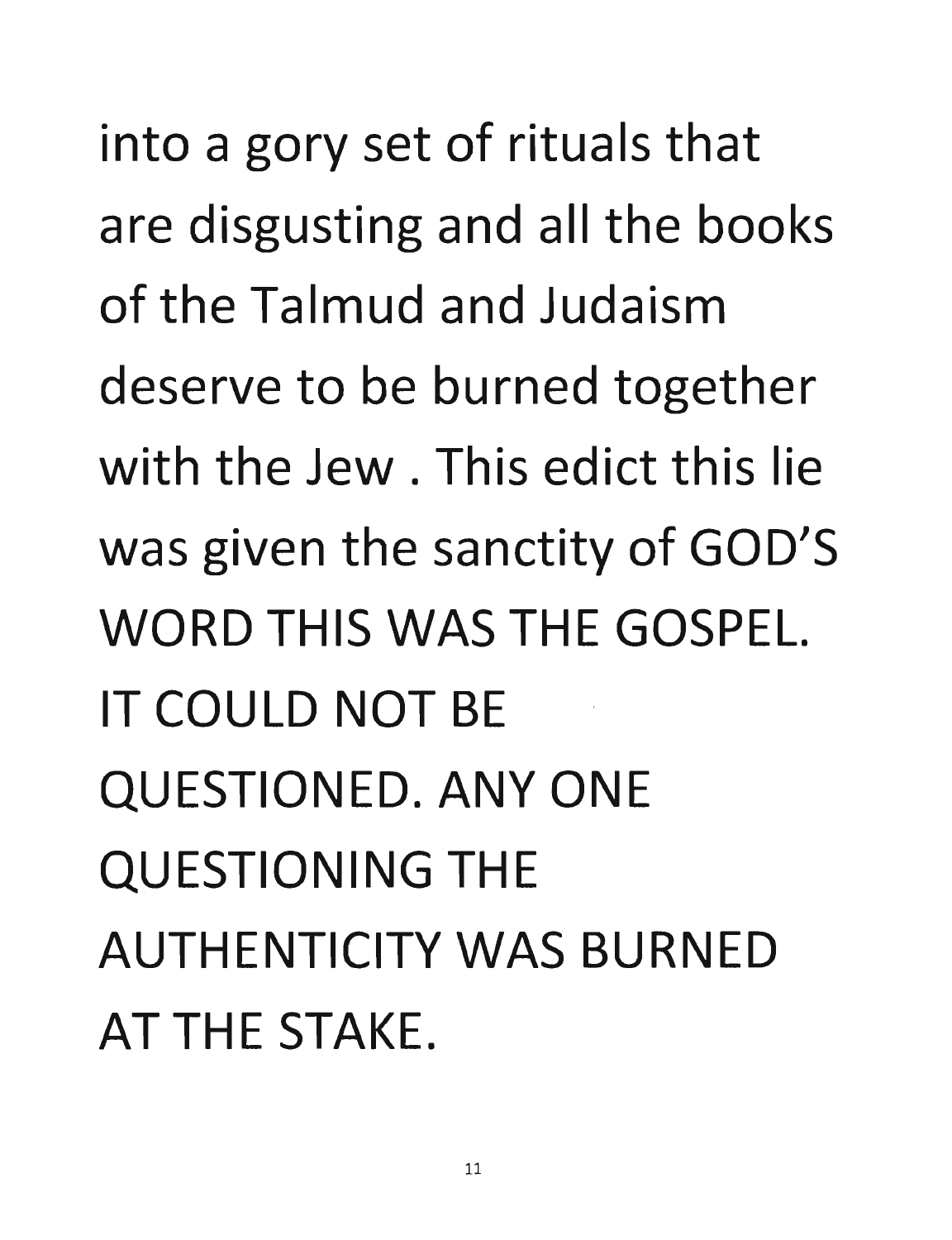SO FOR 1700 YEARS THE JEW REPRESENTED A NON HUMAN. THE DEVIL INCARNATE UNLESS HE CONVETTED TO CHRISTIANITY.

THIS CREED WAS VERY CONVENIENT AND ELIMINATED THE JEW FROM COMPETITION. EVEN PRESIDENT ROOSEVELT SUSCRIBED TO THIS THESIS. As a member of Harvard board

of director, in 1920s Roosevelt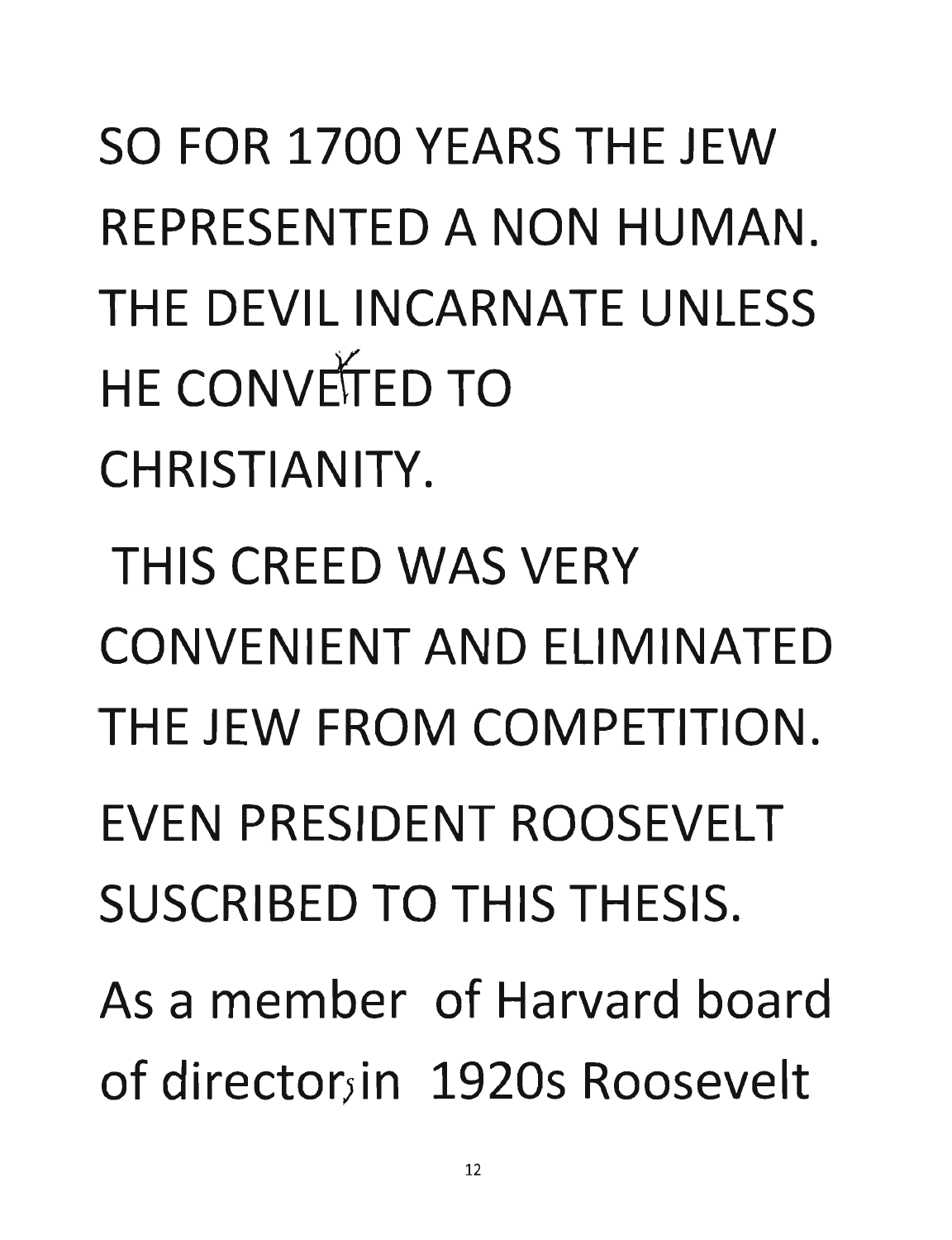instituted a quota system limiting the entrance of Jews. The American administration in the 1920s purposefully set the immigration of Jews to that census of 1880 when Jews hardly immigrated. Jews were permitted to represent 5 % or 10 % of the proportional % of immigration that existed in 1880 or 1890 . Thus Jews were targeted as undesirables. Why?